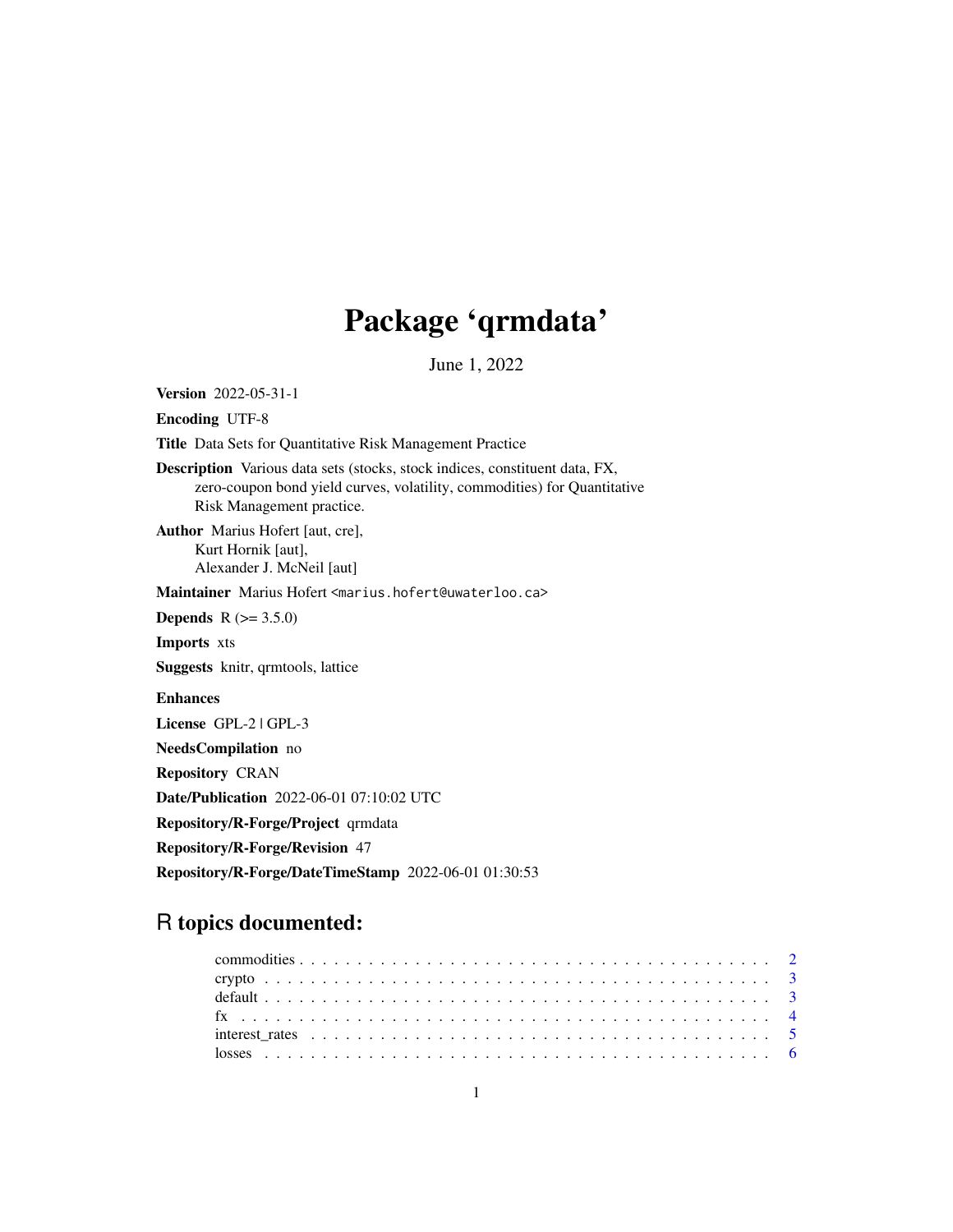## <span id="page-1-0"></span>2 commodities **2** commodities

| Index |  |  |  |  |  |  |  |  |  |  |  |  |  |  |  |  |
|-------|--|--|--|--|--|--|--|--|--|--|--|--|--|--|--|--|
|       |  |  |  |  |  |  |  |  |  |  |  |  |  |  |  |  |
|       |  |  |  |  |  |  |  |  |  |  |  |  |  |  |  |  |
|       |  |  |  |  |  |  |  |  |  |  |  |  |  |  |  |  |
|       |  |  |  |  |  |  |  |  |  |  |  |  |  |  |  |  |

commodities *Commodity Data*

## Description

Data sets containing commodities.

## Usage

```
data("OIL_Brent")
data("GOLD")
```
## Format

[xts](#page-0-0) objects containing the Brent Crude price in USD per barrel (for OIL\_Brent) and the World Gold Council gold price in USD per troy ounce (for GOLD).

## Author(s)

Marius Hofert

## Source

The data was obtained from Federal Reserve Economic Data (FRED) via Quandl on 2016-01-03 with the function get\_data() from **[qrmtools](https://CRAN.R-project.org/package=qrmtools)**.

## Examples

```
data("OIL_Brent")
data("GOLD")
```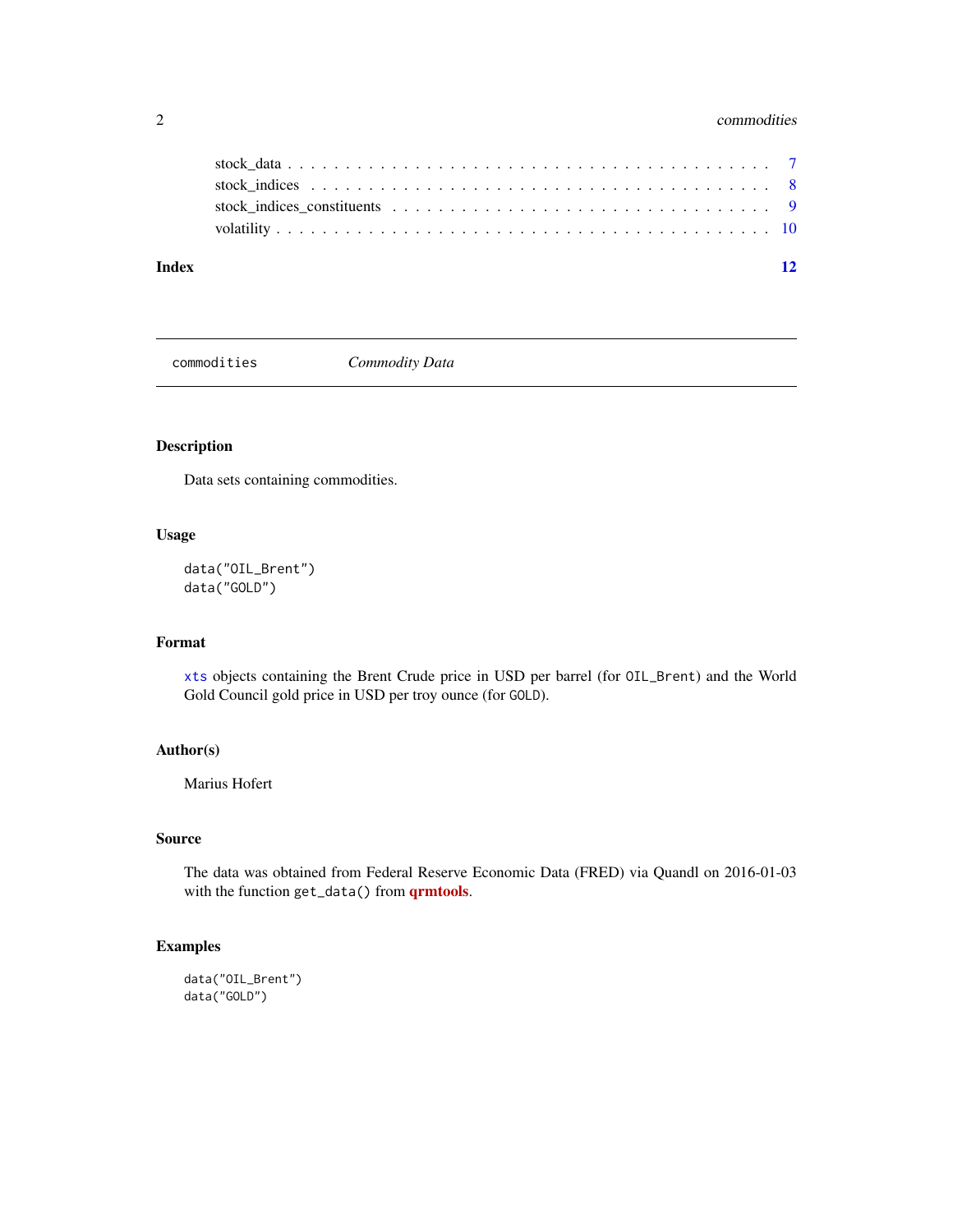<span id="page-2-0"></span>

## Description

Bitcoin, Ethereum, Litecoin and Ripple prices in USD (from their first available date onwards).

#### Usage

data("crypto")

## Format

[xts](#page-0-0) object containing cryptocurrency prices in USD of Bitcoin (ticker symbol "BTC-USD"), Ethereum (ticker symbol "ETH-USD"), Litecoin (ticker symbol "LTC-USD") and Ripple (ticker symbol "XRP-USD") from their first available date onwards.

## Author(s)

Marius Hofert

#### Source

The data was obtained from Yahoo Finance on 2018-05-29 via the function get\_data() from **[qrm](https://CRAN.R-project.org/package=qrmtools)**[tools](https://CRAN.R-project.org/package=qrmtools).

#### Examples

```
data("crypto")
str(crypto)
library(xts)
plot.zoo(crypto, main = "Cryptocurrencies in USD", xlab = "Time")
```
default *Standard & Poor's Default Data*

## Description

A three-dimensional array containing the default data for A-, BBB-, BB-, B- and C-rated companies for the years from 1981 to 2000.

#### Usage

data("SP\_defaults")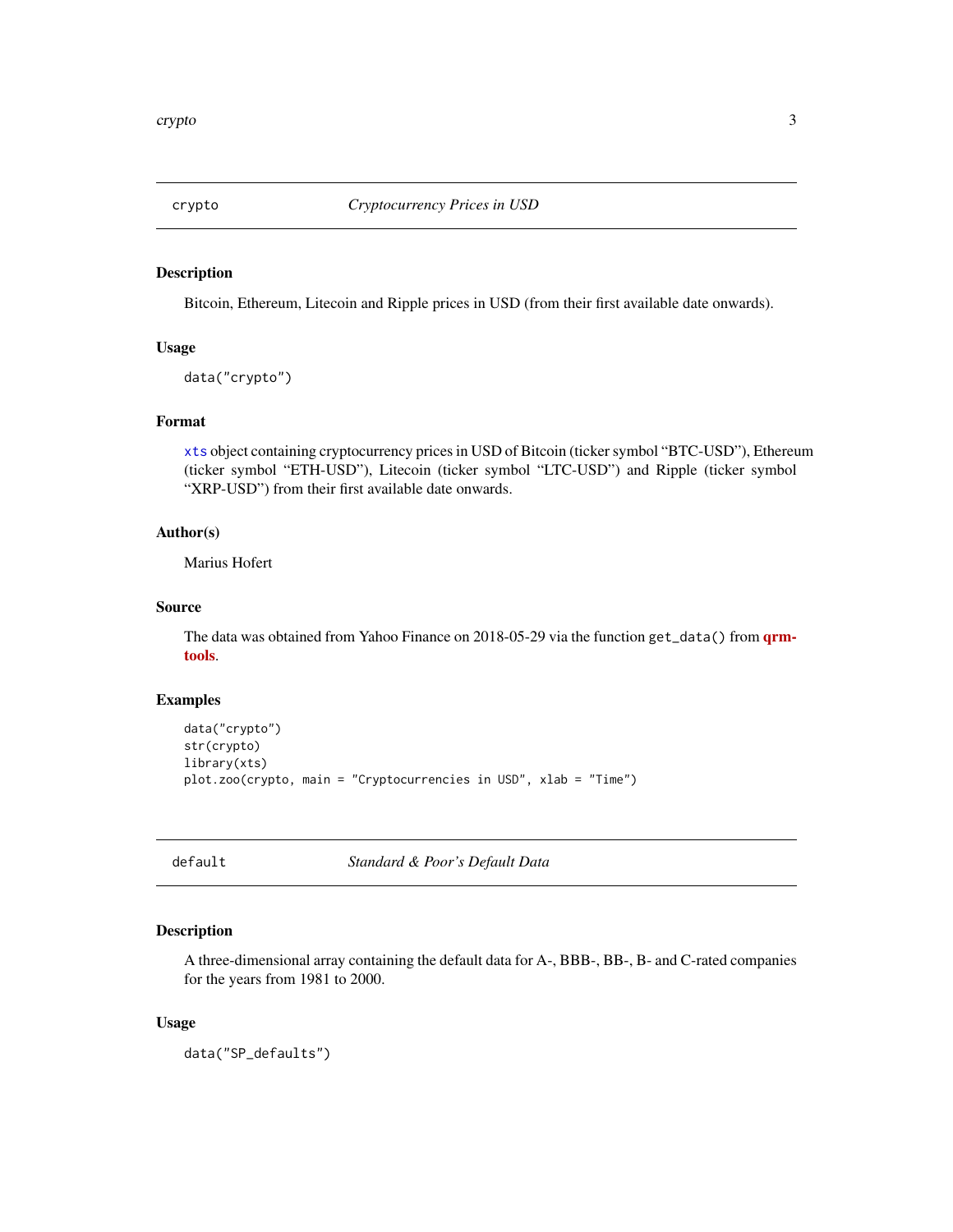## <span id="page-3-0"></span>Format

[xts](#page-0-0) objects containing foreign exchange rates of Canadian Dollar (CAD\_\*), US Dollar (USD\_\*), British Pound (GBP\_\*), Euro (EUR\_\*), Swiss Francs (CHF\_\*), Japanese Yen (JPY\_\*), Chinese Yuan  $(CNY_*\)$  with respect to USD ( $\star$ \_USD) and GBP ( $\star$ \_GBP) from 2000-01-01 to 2015-12-31.

#### Author(s)

Marius Hofert

## Source

Standard & Poor's Credit Monitor

## Examples

data("SP\_defaults")

## fx *Foreign Exchange Rate Data*

## Description

Foreign exchange rate data with respect to USD and GBP.

## Usage

```
data("CAD_USD")
data("GBP_USD")
data("EUR_USD")
data("CHF_USD")
data("JPY_USD")
data("CNY_USD")
data("CAD_GBP")
data("USD_GBP")
data("EUR_GBP")
data("CHF_GBP")
data("JPY_GBP")
data("CNY_GBP")
```
#### Format

[xts](#page-0-0) objects containing foreign exchange rates of Canadian Dollar (CAD\_\*), US Dollar (USD\_\*), British Pound (GBP\_\*), Euro (EUR\_\*), Swiss Francs (CHF\_\*), Japanese Yen (JPY\_\*), Chinese Yuan  $(CNY_*\)$  with respect to USD ( $\star$ \_USD) and GBP ( $\star$ \_GBP) from 2000-01-01 to 2015-12-31.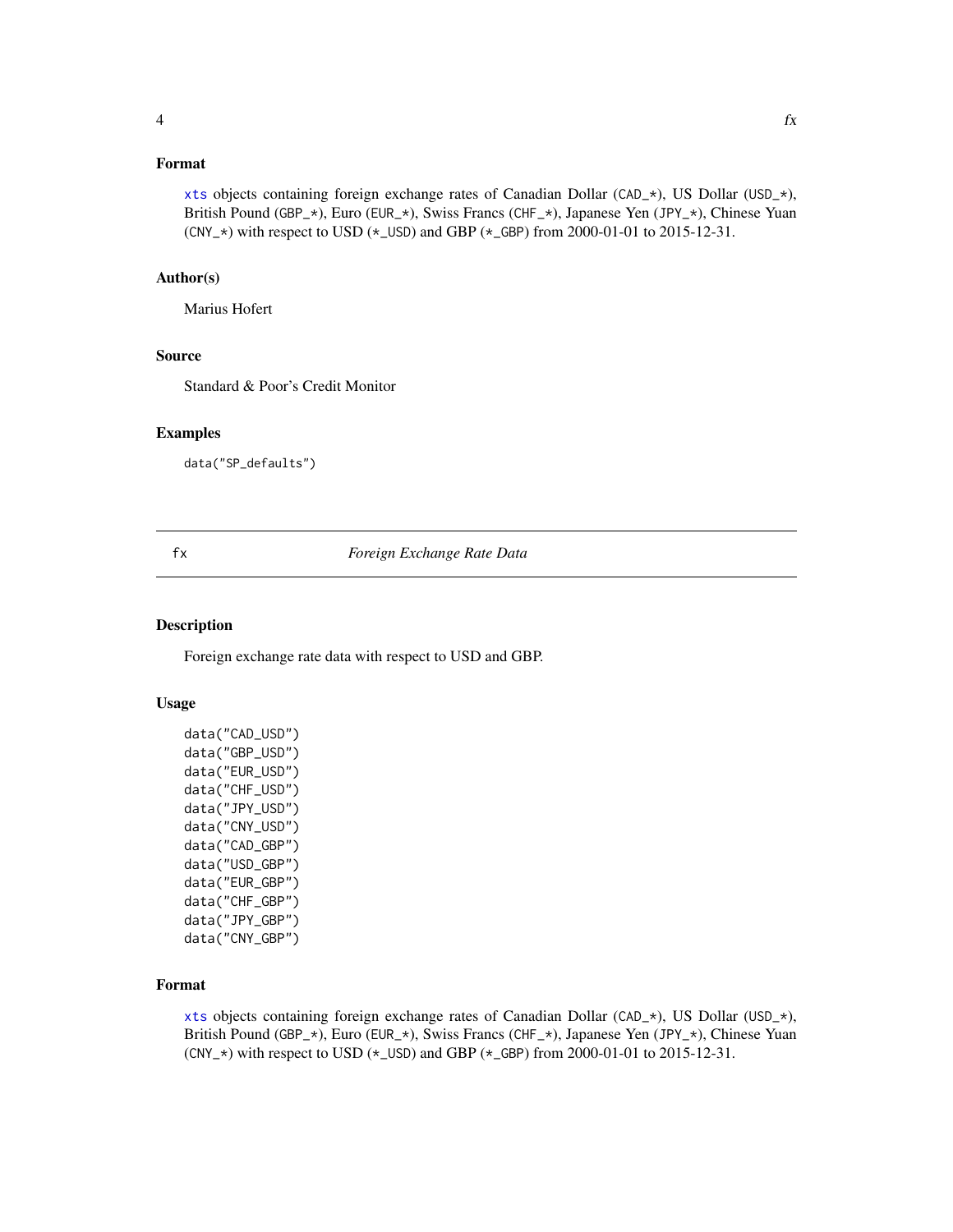## <span id="page-4-0"></span>interest\_rates 5

## Details

Interpretation: As an example, EUR\_USD contains the EUR/USD exchange rate, so a value  $x$  in EUR\_USD indicates that  $1$  EUR is worth  $x$  USD at that point in time.

## Author(s)

Marius Hofert

#### Source

The data was obtained from OANDA (<https://www.oanda.com/>) on 2016-01-03 via the function get\_data() from [qrmtools](https://CRAN.R-project.org/package=qrmtools).

## Examples

data("CAD\_USD") data("GBP\_USD") data("EUR\_USD") data("CHF\_USD") data("JPY\_USD") data("CNY\_USD") data("CAD\_GBP") data("USD\_GBP") data("EUR\_GBP") data("CHF\_GBP") data("JPY\_GBP") data("CNY\_GBP")

interest\_rates *Interest-Rate Data*

#### Description

Zero-coupon bond yield curves in CAD and USD.

#### Usage

data("ZCB\_CAD") data("ZCB\_USD")

## Format

- ZCB\_CAD: [xts](#page-0-0) object containing, in each row, zero-coupon bond yield curves in percent for 120 times to maturity (ranging from 0.25 to 30 years); only trading days from 1991-01-02 to 2015-08-31 with available values for all maturities are included.
- ZCB\_USD: [xts](#page-0-0) object containing, in each row, zero-coupon bond yield curves in percent for 30 times to maturity (ranging from 1 to 30 years); only trading days from 1985-11-25 to 2015-12-29 with available values for all maturities are included.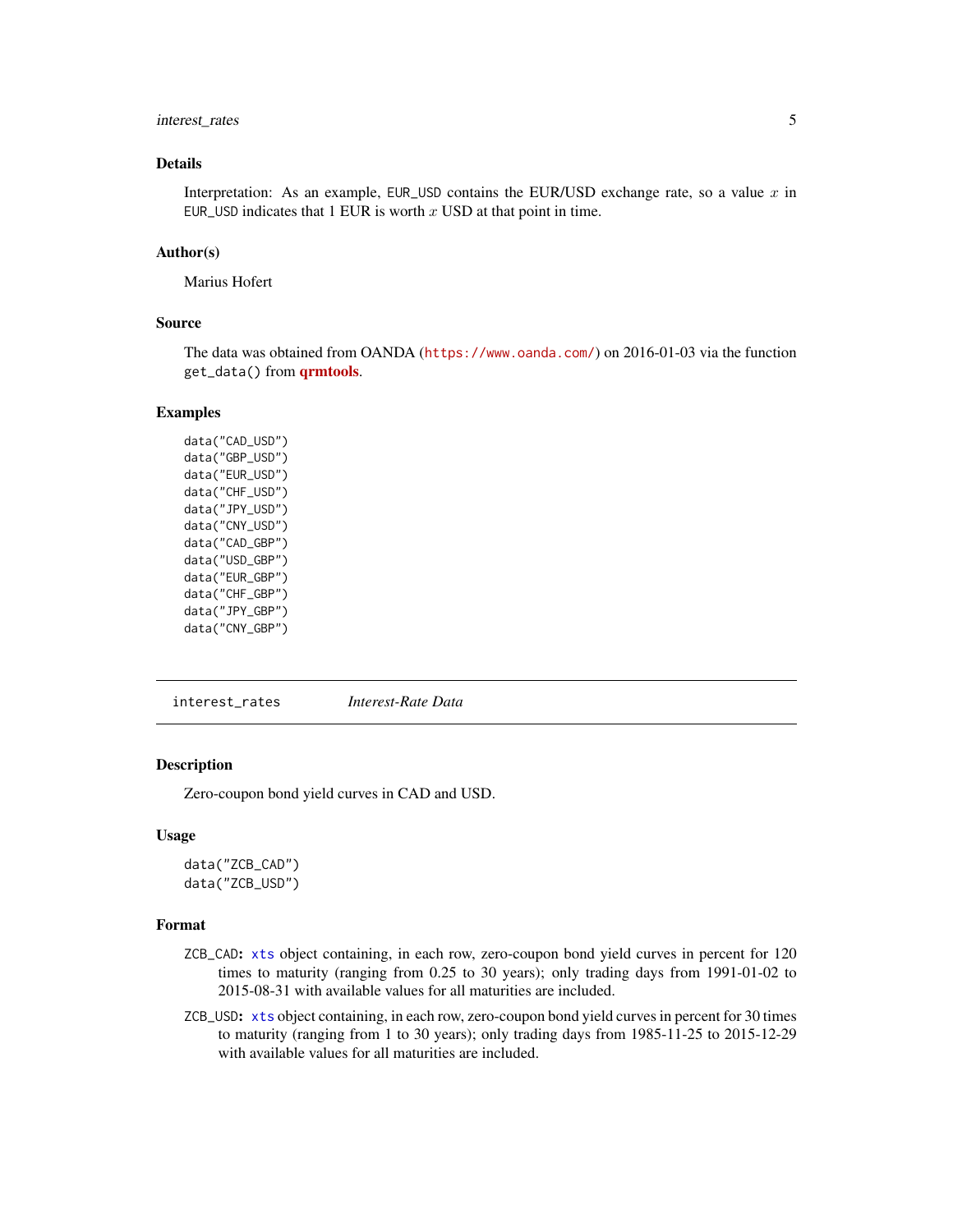<span id="page-5-0"></span>**6** losses and the contract of the contract of the contract of the contract of the contract of the contract of the contract of the contract of the contract of the contract of the contract of the contract of the contract of

#### Author(s)

Marius Hofert

## Source

ZCB\_CAD was created from data obtained from [https://www.bankofcanada.ca/rates/interest-](https://www.bankofcanada.ca/rates/interest-rates/bond-yield-curves/)rates/ [bond-yield-curves/](https://www.bankofcanada.ca/rates/interest-rates/bond-yield-curves/) multiplied by 100. ZCB\_USD was obtained from [https://data.nasdaq.](https://data.nasdaq.com/data/FED/SVENY-us-treasury-zerocoupon-yield-curve/) [com/data/FED/SVENY-us-treasury-zerocoupon-yield-curve/](https://data.nasdaq.com/data/FED/SVENY-us-treasury-zerocoupon-yield-curve/) via Quandl. Both data sets were drawn on 2016-01-03 (ZCB\_USD via the function get\_data() from **[qrmtools](https://CRAN.R-project.org/package=qrmtools)**).

#### Examples

```
data("ZCB_CAD")
data("ZCB_USD")
mat <- as.matrix(ZCB_USD['2015-01-01/2015-12-31',])
df <- data.frame(Day = rep(1:nrow(mat), each = ncol(mat)),
                 Maturity = rep(1:ncol(mat), nrow(mat)),
                 Value = as.vector(t(mat)))
lattice::wireframe(Value \sim Day * Maturity, data = df,
                   alpha.regions = 0.5,
                   scales = list(arrows = FALSE, col = "black"),par.settings = list(axis.line = list(col = "transparent")))
```
losses *Loss Datasets*

## Description

Danish fire insurance claims in 1M DKK in Denmark from 1980-01-03 to 1990-12-31. Largest 1% of simulated losses of Norwegian bank DNB.

#### Usage

```
data("fire")
data("DNB")
```
## Format

fire: univariate [xts](#page-0-0) object with 2167 observations.

DNB: (25000, 3)-[matrix](#page-0-0) containing the largest 1% of simulated (market risk, credit risk, asset risk) losses of DNB; see Aas and Puccetti (2014, Section 2).

## Author(s)

Marius Hofert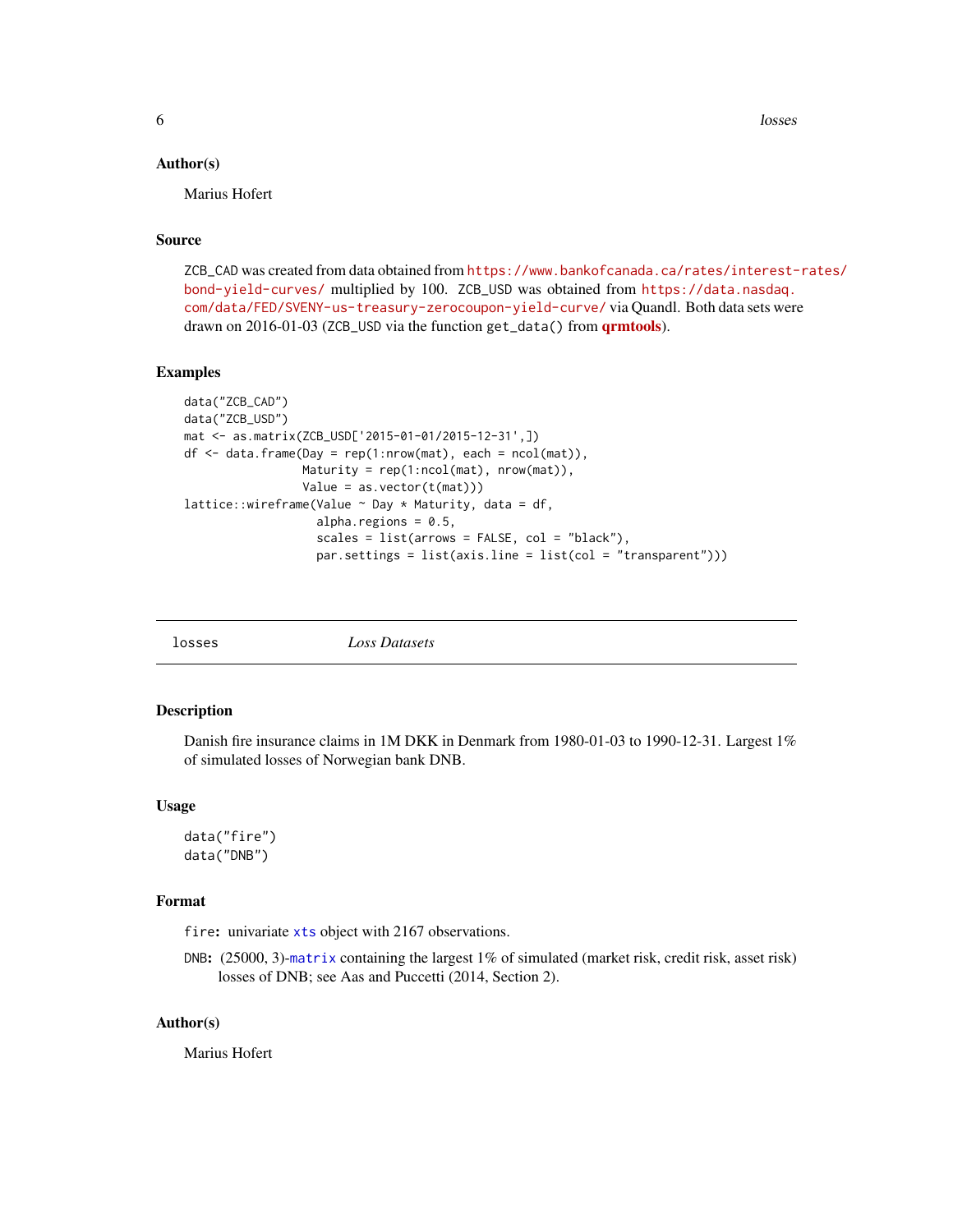## <span id="page-6-0"></span>stock\_data 7

## Source

fire: Originally Mette Rytgaard (Copenhagen Re). DNB: Originally Kjersti Aas and Giovanni Puccetti.

#### References

Aas, K. and Puccetti, G. (2014). Bounds for total economic capital: the DNB case study. *Extremes* 17(4), 693–715.

#### Examples

```
library(xts)
## Danish fire losses
data("fire")
str(fire)
stopifnot(inherits(fire, "xts"), length(fire) == 2167)
plot.zoo(fire, ylab = "Fire insurance claim")
## Largest 1% of simulated DNB losses
data("DNB")
stopifnot(dim(DNB) == c(25000, 3))
```
stock\_data *(Single) Stock Data*

#### Description

Single stock data; only Radioshack at the moment.

## Usage

data("RSHCQ")

## Format

An [xts](#page-0-0) object containing adjusted close prices of Radioshack (RSHCQ; ticker symbol "RSHCQ") from 1982-01-04 to 2015-01-20.

## Author(s)

Marius Hofert

## Source

Radioshack defaulted early 2015. Yahoo Finance did not provide adjusted close prices thereafter. We thus used the adjusted close prices from 1982-01-04 to 2015-01-20 which we drew from Yahoo Finance on 2015-01-21 via the function get\_data() from **[qrmtools](https://CRAN.R-project.org/package=qrmtools)**.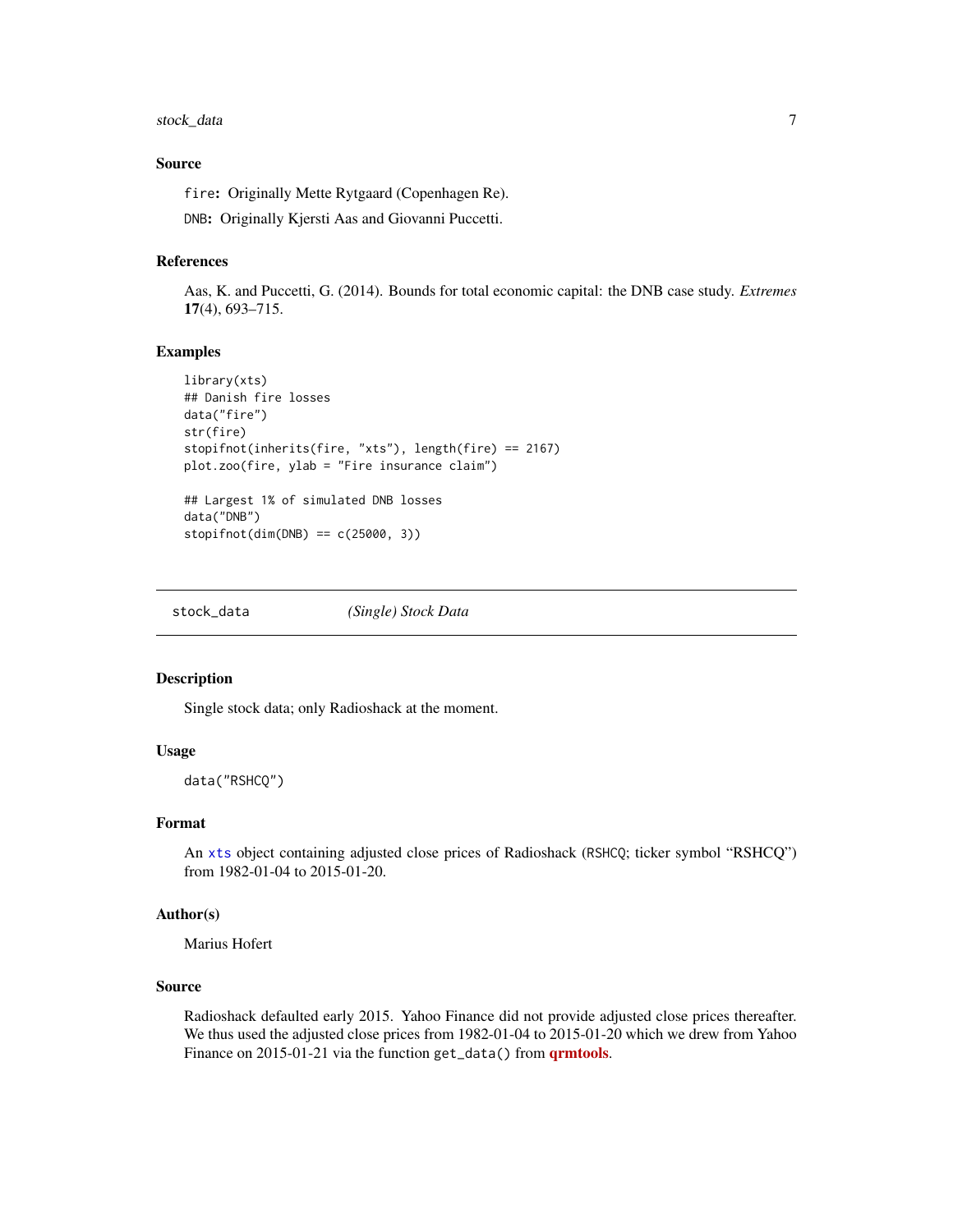#### <span id="page-7-0"></span>Examples

data("RSHCQ")

stock\_indices *Stock Index Data*

## Description

Single stock indices.

## Usage

```
data("SP500")
data("DJ")
data("NASDAQ")
data("FTSE")
data("SMI")
data("EURSTOXX")
data("CAC")
data("DAX")
data("CSI")
data("HSI")
data("SSEC")
data("NIKKEI")
```
### Format

[xts](#page-0-0) objects containing adjusted close prices of the S&P 500 (SP500; ticker symbol "^GSPC"), Dow Jones (DJ; ticker symbol "^DJI"), NASDAQ 100 (NASDAQ; ticker symbol "^NDX"), FTSE 100 (FTSE; ticker symbol "^FTSE"), Swiss Market Index (SMI; ticker symbol "^SSMI"), Euro Stoxx 50 (EURSTOXX; ticker symbol "^STOXX50E"), Cotation Assistée en Continu (CAC; ticker symbol "^FCHI"), Deutscher Aktienindex (DAX; ticker sybmol "^GDAXI"), China Securities Index (CSI; ticker sybmol "000300.SS"), Hang Seng Index (HSI; ticker symbol "^HSI"), Shanghai Stock Exchange Composite Index (SSEC; ticker symbol "000001.SS") and the NIKKEI (NIKKEI; ticker symbol "^N225") from their first date of availablility to 2015-12-31.

## Author(s)

Marius Hofert

#### Source

The data was obtained from Yahoo Finance on 2016-01-03 via the function get\_data() from  $qrm$ [tools](https://CRAN.R-project.org/package=qrmtools).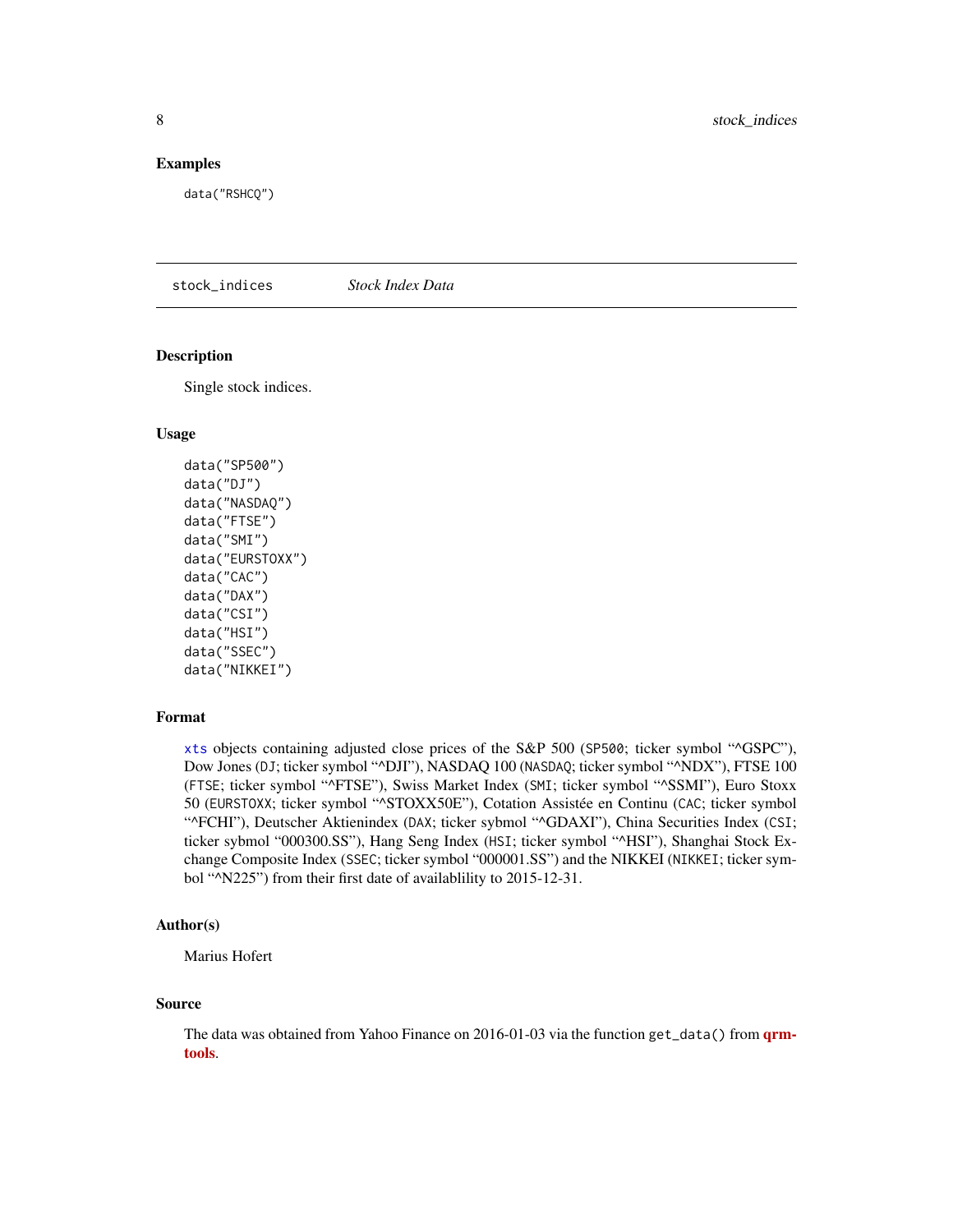#### <span id="page-8-0"></span>Examples

```
data("SP500")
data("DJ")
data("NASDAQ")
data("FTSE")
data("SMI")
data("EURSTOXX")
data("CAC")
data("DAX")
data("CSI")
data("HSI")
data("SSEC")
data("NIKKEI")
```
stock\_indices\_constituents *Stock Index Constituents Data*

## Description

Constituent data of various stock indices.

#### Usage

```
data("SP500_const")
data("DJ_const")
data("FTSE_const")
data("EURSTX_const")
data("HSI_const")
```
#### Format

[xts](#page-0-0) objects containing adjusted close prices of the constituents of the respective stock indices. These are the S&P 500 constituents (SP500\_const with corresponding Global Industry Classification Standard (GICS) information SP500\_const\_info; see [https://en.wikipedia.org/wiki/](https://en.wikipedia.org/wiki/List_of_S%26P_500_companies) [List\\_of\\_S%26P\\_500\\_companies](https://en.wikipedia.org/wiki/List_of_S%26P_500_companies); given these tickers, the data was obtained from Yahoo! Finance) as of 2015-10-12, the Dow Jones constituents (DJ\_const; information about the constituents not available anymore) as of 2016-01-03, the FTSE 100 constituents (FTSE\_const; see [https://](https://uk.finance.yahoo.com/quote/%5EFTSE/components?ltr=1/) [uk.finance.yahoo.com/quote/%5EFTSE/components?ltr=1/](https://uk.finance.yahoo.com/quote/%5EFTSE/components?ltr=1/)) as of 2016-01-03 (the data was only available for 98 constituents), the Euro Stoxx 50 constituents (EURSTX\_const; see [https://](https://uk.finance.yahoo.com/quote/%5ESTOXX50E/components?ltr=1/) [uk.finance.yahoo.com/quote/%5ESTOXX50E/components?ltr=1/](https://uk.finance.yahoo.com/quote/%5ESTOXX50E/components?ltr=1/)) as of 2016-01-03 (the data was only available for 98 constituents) and the Hang Seng Index constituents (HSI\_const; see <https://uk.finance.yahoo.com/quote/%5EHSI/components?ltr=1/>) as of 2016-01-03.

The constituents data ranges from the first date at least one of the constituents is available (with missing data if not available) to 2015-12-31.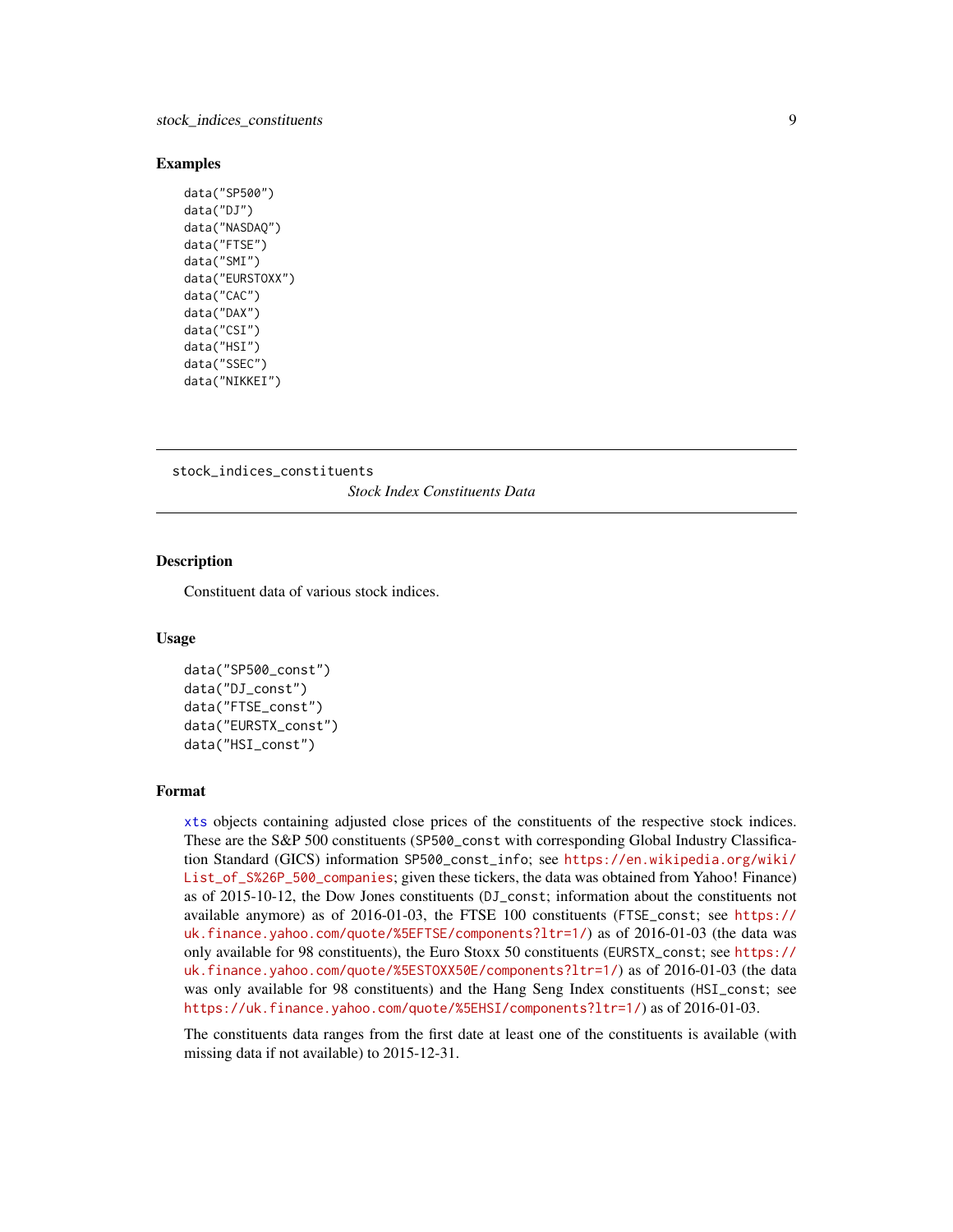## <span id="page-9-0"></span>Author(s)

Marius Hofert

## Source

The data was obtained from the respective URLs on 2016-01-03 via the function get\_data() from [qrmtools](https://CRAN.R-project.org/package=qrmtools).

Note that for the S&P 500 constituents, the data was rounded to two decimal places to reduce the file size of the data set.

#### Examples

```
data("SP500_const")
data("DJ_const")
data("FTSE_const")
data("EURSTX_const")
data("HSI_const")
```
volatility *Volatility Index*

## Description

Chicago Board Options Exchange (CBOE) volatility index (VIX) data.

#### Usage

data("VIX")

## Format

An [xts](#page-0-0) object containing the volatility index (VIX; ticker symbol " $VIX$ ") from its first date of availablility to 2015-12-31.

## Details

The VIX is typically used as a market-based measure of volatility in percent; see the white paper <https://cdn.cboe.com/resources/vix/vixwhite.pdf> on how the VIX is constructed.

## Author(s)

Marius Hofert

#### Source

The data was obtained from Yahoo Finance on 2016-01-03 via the function get\_data() from **[qrm](https://CRAN.R-project.org/package=qrmtools)**[tools](https://CRAN.R-project.org/package=qrmtools).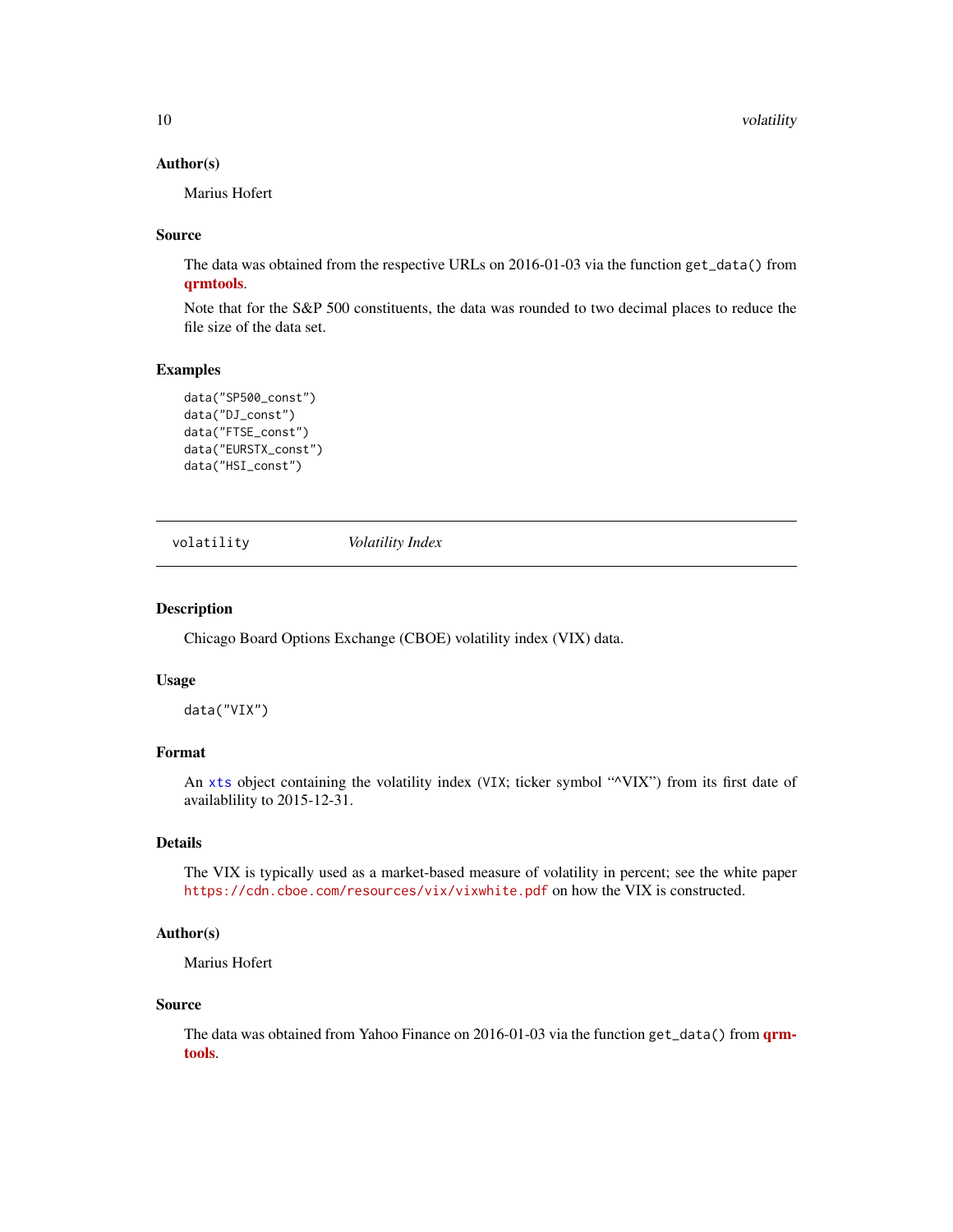#### volatility to the contract of the contract of the contract of the contract of the contract of the contract of the contract of the contract of the contract of the contract of the contract of the contract of the contract of

# Examples

data("VIX")